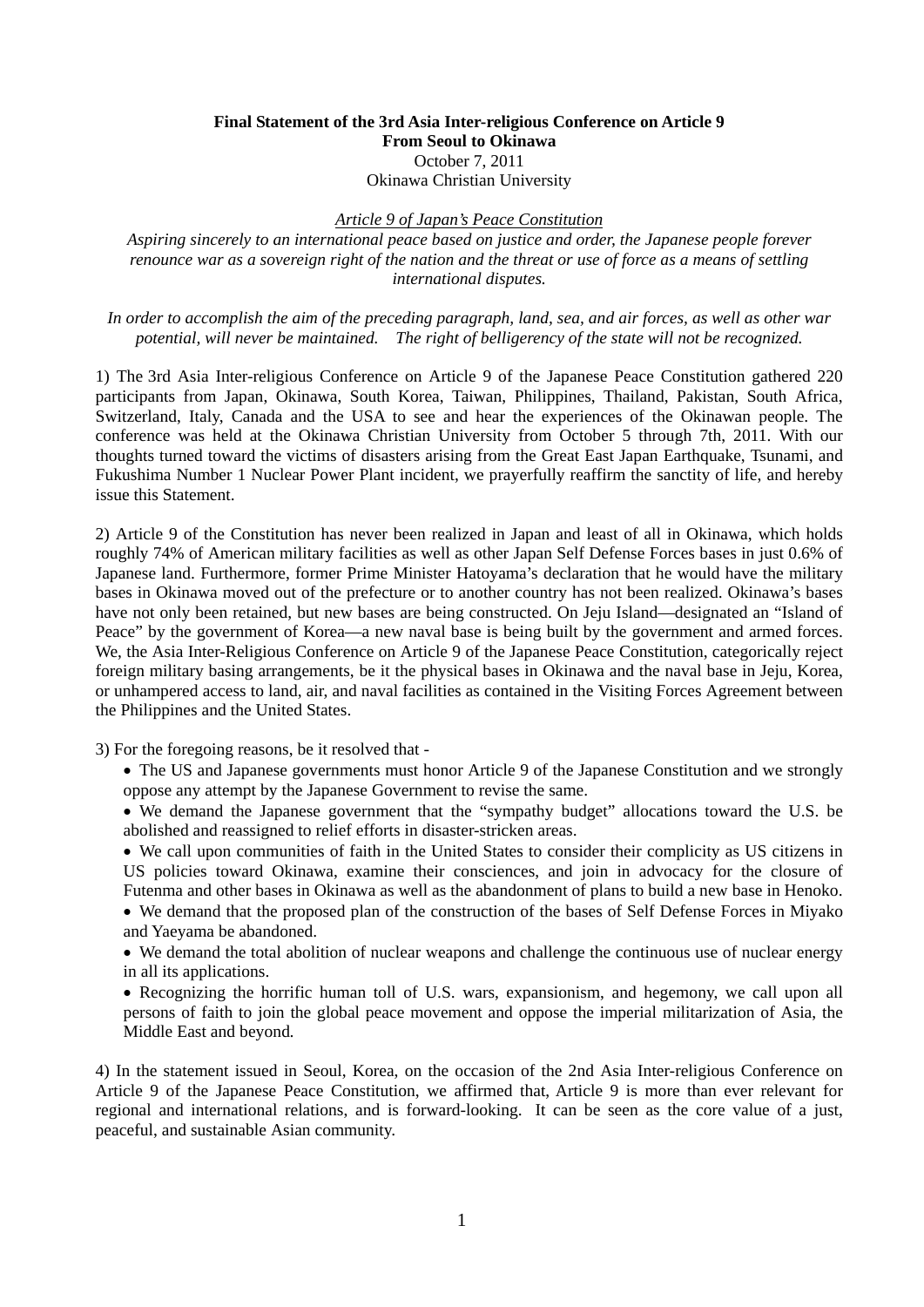5) Despite Japan regaining independence in 1952, Okinawa has remained under U.S. military rule for another 20 years. All the U.S. military bases there remain intact. During this period, a large movement arose in Okinawa demanding the return of Okinawa to Japan, whose Constitution contained the war-renouncing Article 9. This wish was finally realized in 1972, in the so-called "Return of Okinawa." However, this was essentially only a transfer of administrative rights, which resulted in the betrayal of Okinawa's hopes and desires. As Okinawa was being returned to a Japan that had the Three Non-Nuclear Principles, these principles should have applied to Okinawa as well, but the governments of the United States and Japan struck a secret agreement that left the portage of nuclear arms into Okinawa up to the discretion of the U.S. What Okinawa desired was to be a land without military bases, or at least "comparable to the mainland" in level. But even after the transfer of administrative rights, the situation of military base presence in Okinawa did not change. Furthermore, Okinawa has been made more "comparable to the mainland" by the construction of new military bases for the Japan Self Defense Forces. In recent years this military presence is even threatening to expand to the regions of Miyako and Yaeyama.

6) The post-war government of Japan has continually accepted the presence of U.S. and JSDF military bases, thus contravening Article 9. Removal of "the world's most dangerous base" at Futenma and its return to Okinawans still has no schedule. Despite the opposition of 80% of Okinawa's citizens, the government of Japan is attempting to build a new military base to replace Futenma, which will destroy and pave over the sea at Henoko. The government is also destroying its own rain forest by building a helipad in Takae. Both places support biodiversity that is 50 to 60 times as rich as the coastal waters and forests in the mainland. Furthermore, U.S. forces are planning to deploy new Osprey planes to the yet-to-be-removed base at Futenma, as well as to various facilities being constructed further north. The government of Japan speaks of reducing the burden of military bases upon Okinawa, but the reality is that the functions of bases and military armaments are being strengthened.

7) With the U.S.-Japan Security Treaty and the U.S.-Japan Status of Forces Agreement, the military continues to cause daily suffering for the people of Okinawa. From these bases in Okinawa U.S. forces were sent into the Korean War, the Viet Nam War, the Gulf War, the Afghanistan War and the Iraq War. And ever since the Gulf War the Japan Self Defense Forces have joined and collaborated as one with U.S. forces in what can only be described as acts of war.

8) The governments of both Japan and the U.S. say that the bases on Okinawa are a deterrent force. But the the military forces on Okinawa are a threat to neighboring nations. We cannot watch silently while bombers and warships are sent out from this precious land, passed down from our peace-loving ancestors, to terrorize, destroy and kill the inhabitants in every region on this earth.

9) Arms cannot bring peace but respecting the rights of people can. In spite of the lies and fraudulent assertions of both the Japanese and U.S. governments, we, as written in the Preamble of the Constitution of Japan, "have determined to preserve our security, and existence, trusting in the justice and faith of the peaceloving peoples of the world." We believe that there is a "nature that is true and real" in the peoples of all nations, and for this reason we resolve to continue walking forward towards a world without military bases.

10) Okinawa once had its own philosophical tradition of "non-military culture." Through friendly relations and trade, not by arms, Ryukyu (Okinawa) established relations with various Asian countries. But in 1609 it came under the de facto rule of Japan's Satsuma Clan, as a result of an invasion by Satsuma. This year marks the 402nd year from that date. In 1879 the Ryukyu Kingdom was again invaded, this time by the Meiji government, and was annexed by force to become part of Japan. This is what is known as the "Ryukyu Disposition," and this year marks the 132nd year from that date. In the 15-year War, which began with the self-staged Manchurian "terrorist" Incident of 1931 and lasted until Japan's surrender in 1945, Okinawa was sacrificed to ensure the continuity of the Japanese state system. The people of Okinawa were forced by the Imperial Japanese Army, deployed to defend Okinawa, to "Live Together and Die Together" with the military. During the Battle of Okinawa, in which land battles engulfed the island's civilian inhabitants, massacres of local residents by Japanese forces, ejection of refugees from shelter caves, and "forced mass deaths" under military orders, occurred in many locations. The Japan Ministry of Education has shown a strong tendency to dilute such facts in Japanese school texts, giving rise even to court cases over the issue. Yet the Supreme